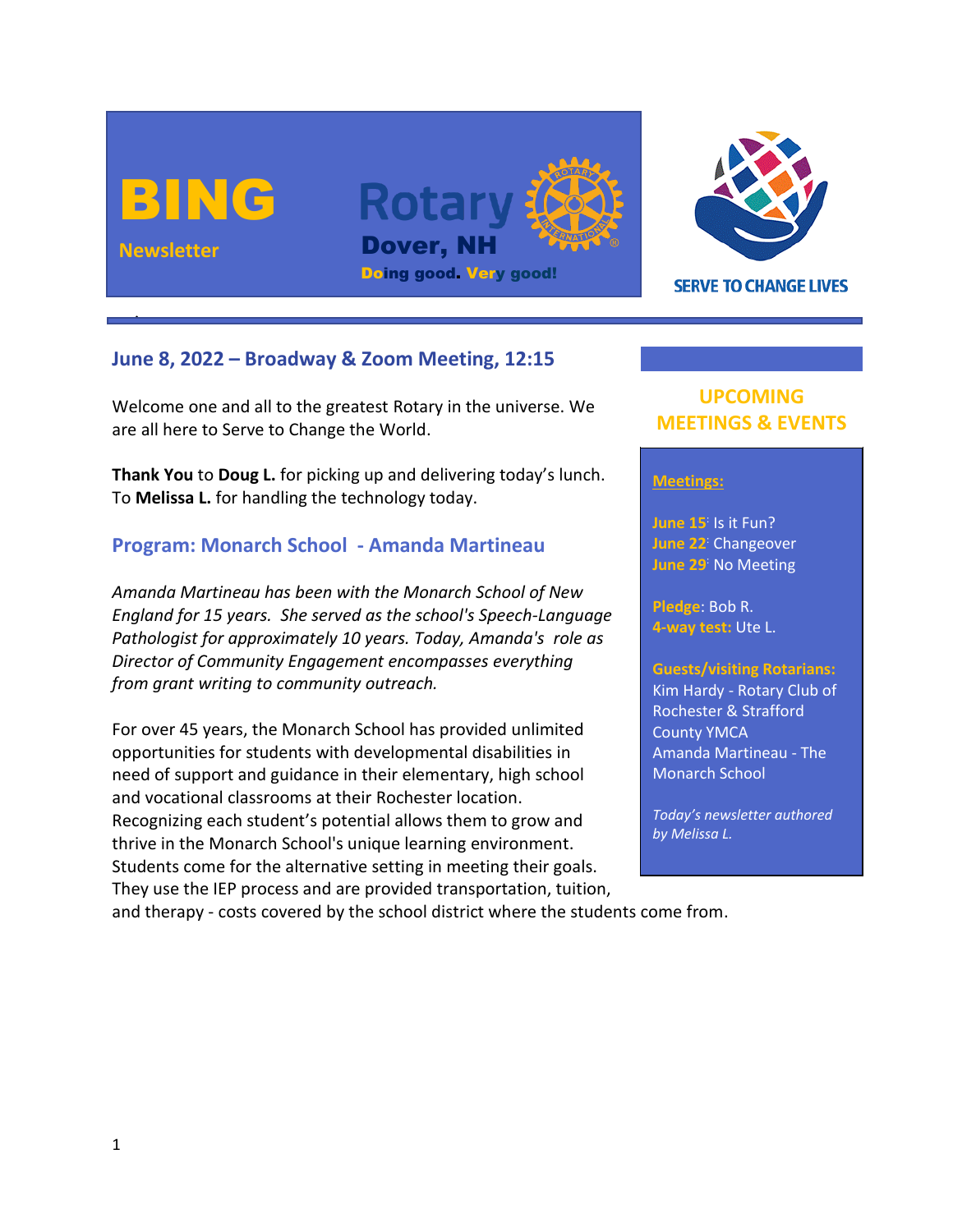The school offers a daily academic setting with classrooms of a teacher and an assistant for each student, proving one-on-one education within the NH education framework modified for each student's needs until they are 21 years of age. During their time at the school, students receive a certificate of accomplishment or graduate from their program and receive their degree to prepare for a future community-based day program or adult job program.

The Monarch School offers occupational and physical therapy, visionary and nursing services, classes in math, science, social studies and other subjects similar to a typical classroom. They also have different opportunities, such as a horticulture program, hippotherapy (based on equine movement), and a farmers market featuring their own gardens. Amanda thanked the Rotary Club of Dover, NH, for a previous donation to help build their therapeutic gardens!

The Monarch team helps students develop life skills – grooming, managing money, clothing, and others - to prepare them for independent living and/or community employment after they leave the program. During COVID, they brought companies to the Monarch School (i.e. Albany International, Studley's Flowers) and helped to match students with their area of interest. They always want to make sure parents and students feel comfortable.

The Monarch School prides itself for its adaptive recreation embedded into the school day including adaptive ski at Gunstock, snowshoeing outside of the school grounds, and special Olympic skills development. They kept programs consistent throughout COVID by prioritizing the needs of the students and use of their time despite the difficulties of remote learning. Through the 2021-2022 year, they returned full-time in-person noticing how students were able to build meaningful friendships and better ways to deal with stress. Over the next year, the Monarch School is looking to bring back electives including an OT trained therapy dog and even kayaking.

This year the Monarch School will focus on health and the value

of fitness by developing a "fitness & therapy equipment program". Their new campus will have fitness machines and a program to train students how to go up and down stairs, and navigate on and off the bus. They expect to break ground in August 2022.

Questions from our Rotarians and Guests:

#### **Happy Bucks:**

**Phil R.** - \$5 for 52 years married to Donna (he said he is a saint???) **Cindy I**. - \$1 for Cate R., Gary D, Cathy B. for last week's chaotic Bingo – they sold a box to 10 players after opening at 4 p.m., the caller requested players be kind to sellers, and sold 18 boxes, between 4pm-7pm.

**Betsey** AP - \$10- \$9 for her daughter's graduation from Dover HS -scholarships (including Rotary's) and lots of awards, for Gary D. and Deb's Rotary scholarship presentation. Congrats to Megan Fitzgerald (Sean Fitzgerald's daughter) who also received a Rotary scholarship. **Malcolm M.** - \$10 for Gerry D. & Malcolm M. donations over the years for WDH, now his time has come. He had a procedure and stayed at WDH for 4 days, proof the affiliation with Mass General brought specialized services to Dover where his family could be with him. **Jim V.** - \$2 for the \$2,500 for Dover Democrats and forgot what the other dollar was for.

**Ken P.** - \$1 for hardworking ticket sellers. **Gregg D.** - \$2 for DMHA wrap up for the year, their 1st Annual mini golf tournament - made \$5,000, and for his last PT therapy.

**Ute L.** - \$1 for her hike on Mount Major and it was beautiful.

**Gary D.** - \$21 for the honor of representing Rotary for the past 21 years, special evening at DHS award ceremony. They made it a point to recognize our Interact members. Thank you for the support over the years. **Jim M.** - \$2 for all of the scholarships, well-deserved recipients for all of the things they have done, and because Malcom gave \$10!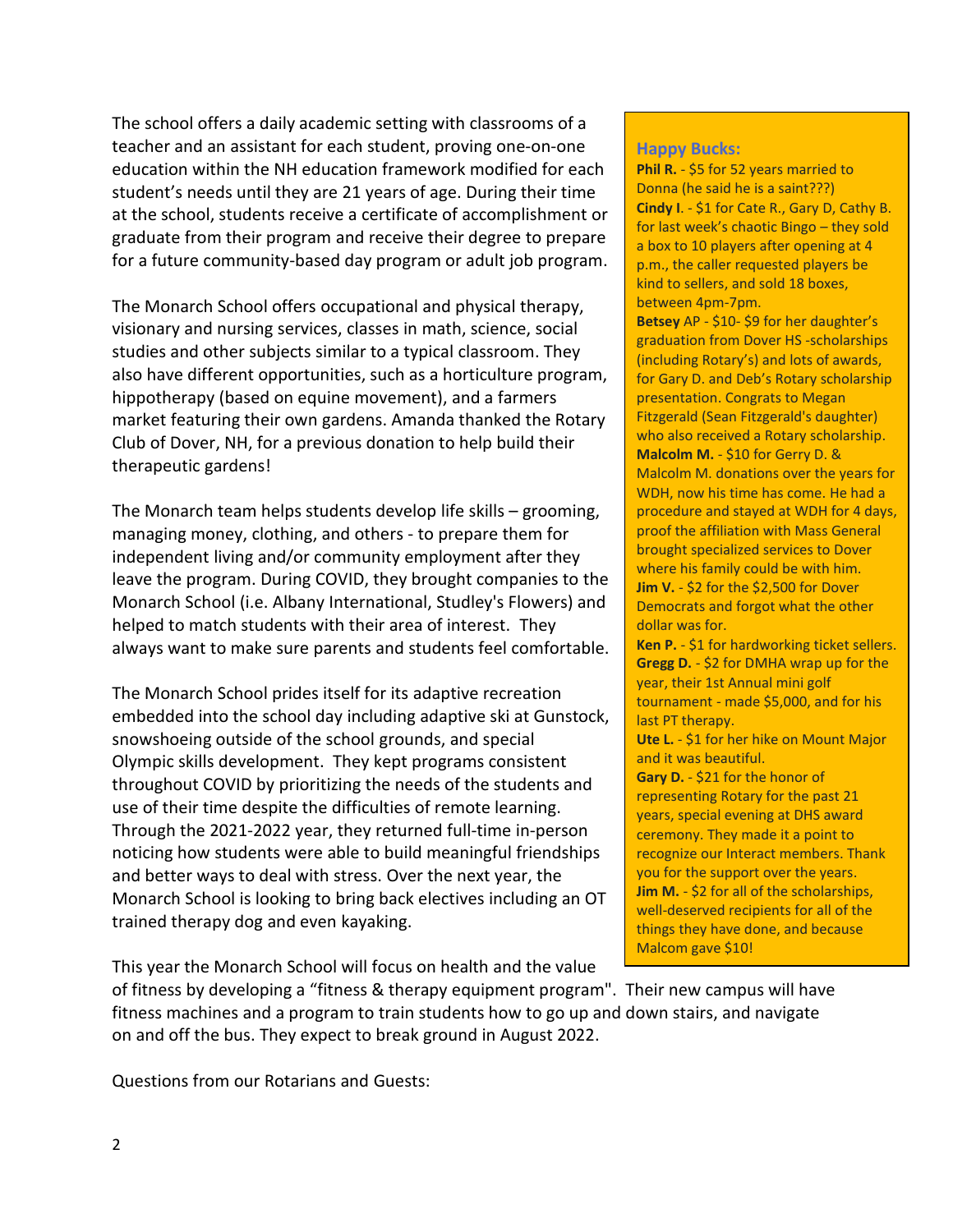1. How many students are currently at the Monarch School? 63 students (currently full with a waitlist)

2. How many school districts does the Monarch School serve? Over 30 NH school districts.

3. How does Funding come in? Comes in from the school district that the student comes from and from fundraising.

4. How do you include inclusion in getting the students back to their communities? Since their campus is located in Rochester, they reach out to the Greater Rochester Community partners, local youth groups, and other organizations that work with their families and care for adults with disabilities (i.e. CAP).

5. How does the Monarch School educate students? It's a team approach. If a family has an advocate, the Monarch School allows families to continue to work with their advocates and can send information and school work home.

6. How long is the waiting list and what happens to the students? The Monarch School can be a resource to the student's team in their current school until a spot opens (student graduates or transitions back to school).

7. Why are there not many other schools like the Monarch School? There are a number of private education programs that do service students (i.e. Spaulding Youth Center, Birchwood Center) and they share resources. There are not enough schools like this out there and Amanda hopes to see more in the future.

8. How much more is needed in your current campaign? They are still \$10,000-\$15,000 short. The work that remains is excavation & groundwork, custom builds, and purchase of fitness equipment.

9. How many of the students at the Monarch School are from the Dover area? Currently, there are 7 students from Dover school district and over the years about 100 students from Dover.

**Joke of the Week -** Doug L. – something about Phil & Donna, cats and dogs and an uber driver.

### **Announcements:**

**Bingo**: Jerry D. We hosted 82 players, and sold 22 boxes. We posted a picture of the new space on Facebook. No BINGO this week and soon to open again in the new space.

**Rotary Gardens:** Noreen B. Growing well. Let's wait at least another week before weeding.

**Foundation Minute:** Gregg D. Rotary convention this week, updates with Polio and initiatives going forward, the Foundation Giving updates and Marion C. will recap the convention

**BOD Meeting:** Tues., June 21 from 12:30pm-2:00pm on Zoom and in-person Dover Chamber.

### **Golf Tournament:** Kathy F.

We are only a few weeks out for our annual Golf Tournament on Monday, June 27 at Cochecho Country Club in Dover. Please bring in gift cards for the raffle. Let's reach out to local companies and see about sponsorships and golfers.